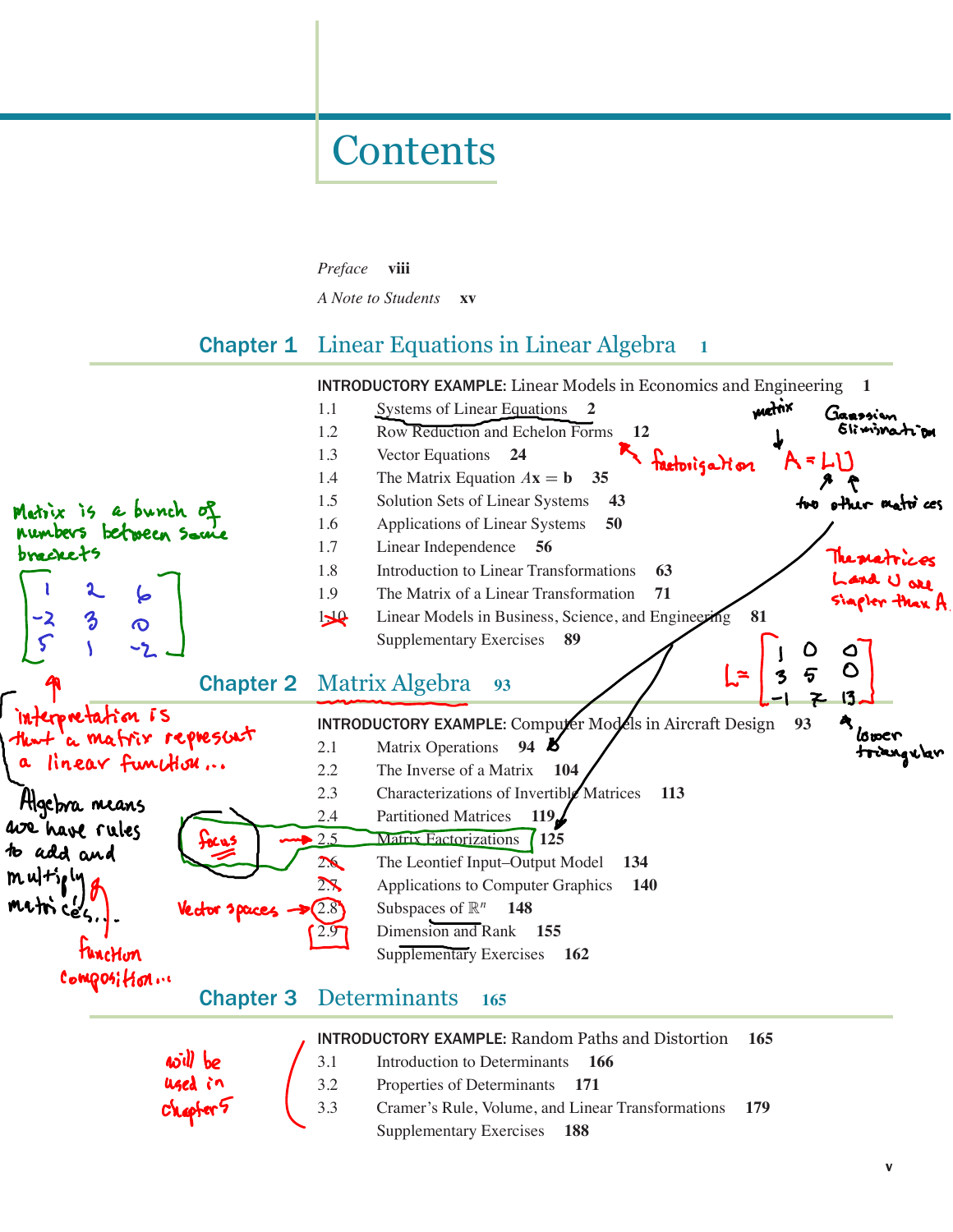#### **Chapter 4** Vector Spaces 191

| <b>INTRODUCTORY EXAMPLE:</b> Space Flight and Control Systems 191 |  |
|-------------------------------------------------------------------|--|
|-------------------------------------------------------------------|--|

- 4.1 Vector Spaces and Subspaces 192
- 4.2 Null Spaces, Column Spaces, and Linear Transformations 200
- 4.3 Linearly Independent Sets; Bases 210
- 4.4 Coordinate Systems 218
- 4.5 The Dimension of a Vector Space 227
- 4.6 Rank 232
- 4.7 Change of Basis 241
- 4.8 Applications to Difference Equations 246
- 4.9 Applications to Markov Chains 255
	- Supplementary Exercises 264

## **Chapter 5** Eigenvalues and Eigenvectors  $267$

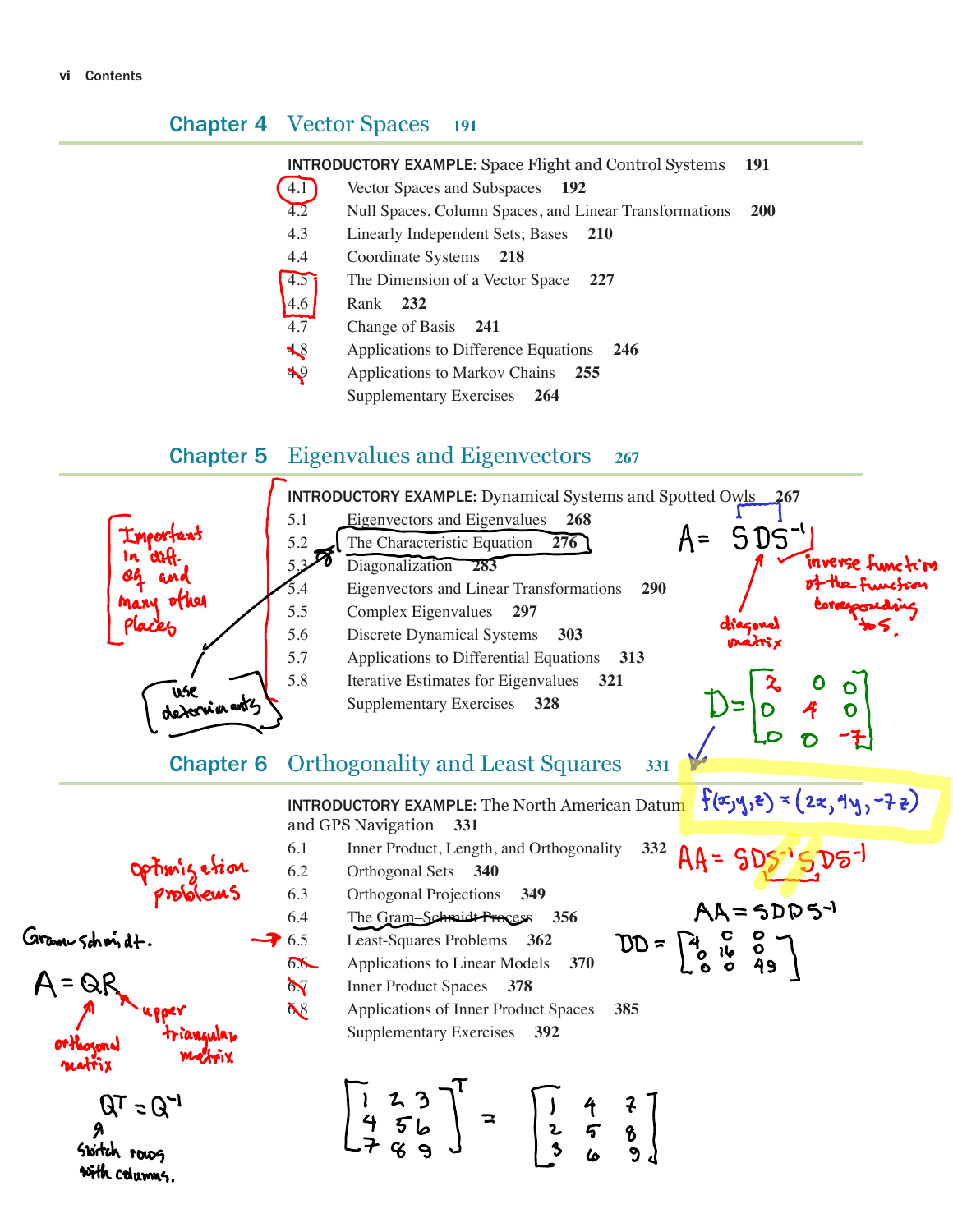$$
\frac{\sqrt{\frac{1}{2}(\frac{x}{2}+\frac{1}{2})^{2}} \times (2x, 1^{4}y, -2\frac{1}{2})}{\frac{1}{2}(\frac{x}{2}+\frac{1}{2}y)}
$$
\n
$$
= (4x, 1x, 15y, 2)
$$
\n
$$
= (4x, 1x, 15y, 2)
$$
\n
$$
= (4x, 1x, 15y, 2)
$$
\n
$$
= 2x, 12y, 2y, 2z
$$
\n
$$
= 2x, 12y, 2z
$$